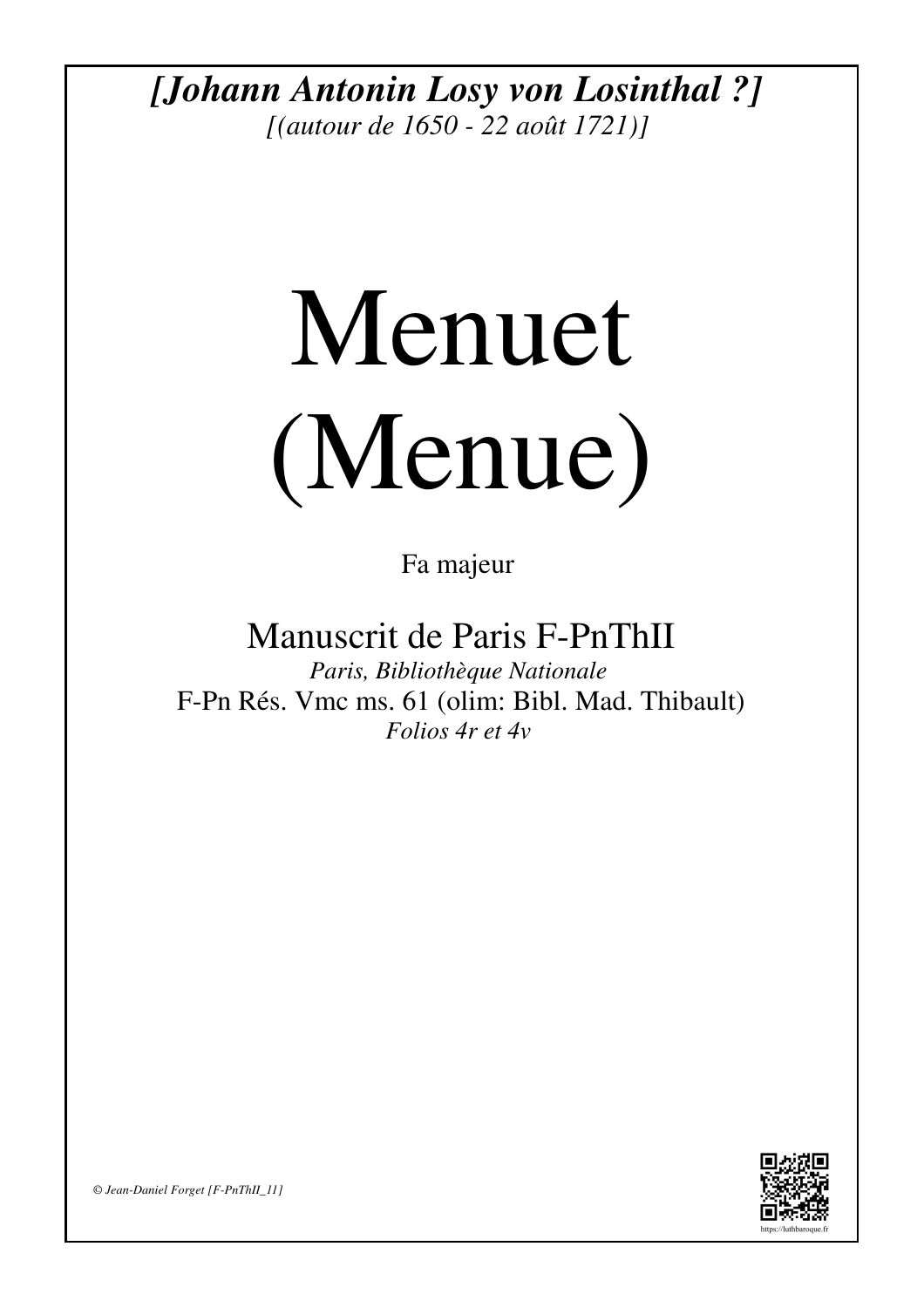











1. Original : Do dièse (e sur le 3e chœur)

Ms. Paris F-PnThII, [Johann Antonin Losy von Losinthal ?], Menuet en Fa majeur [F-PnThII\_11] Page 1